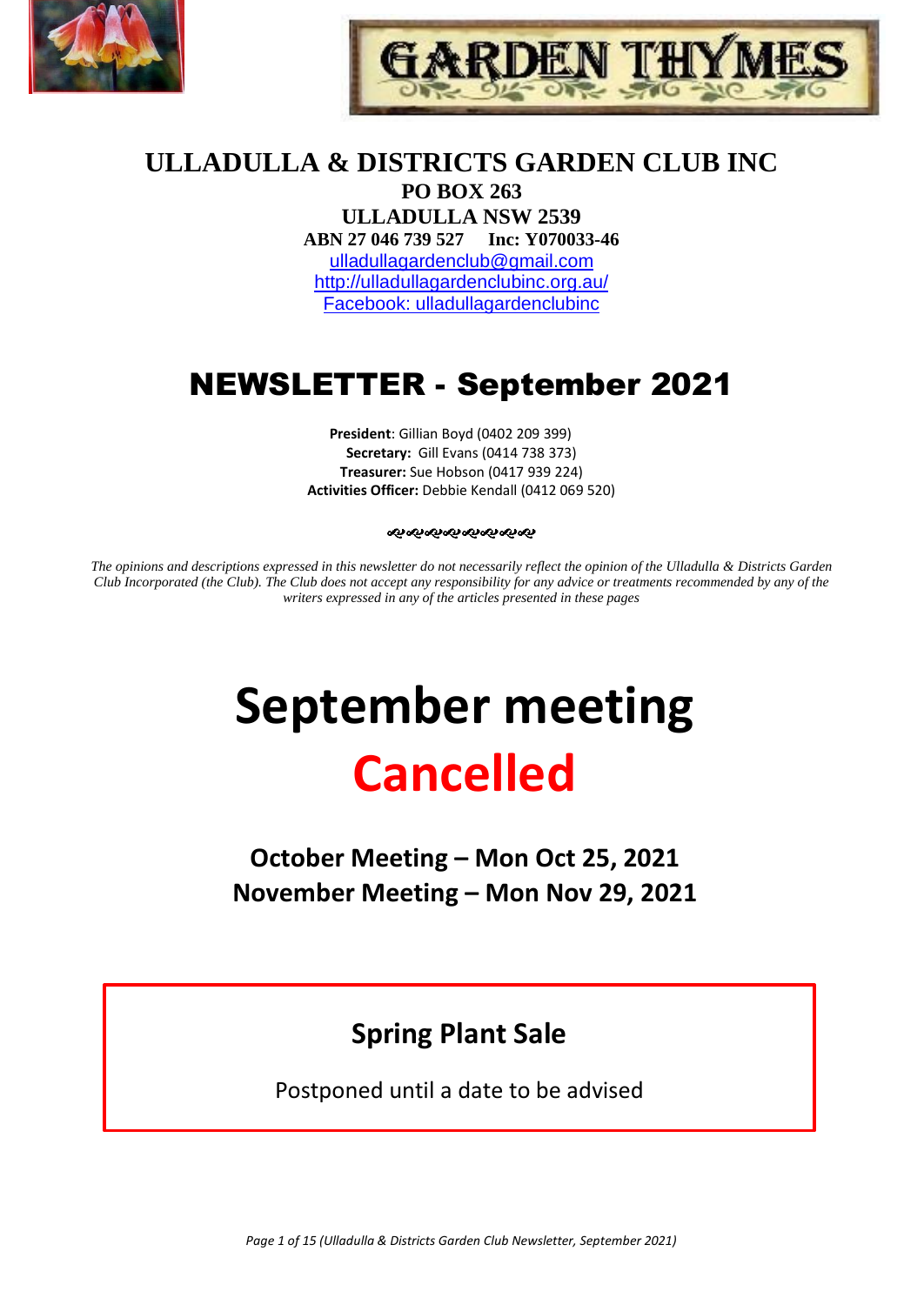#### **New Members**

Please welcome new member**: Dell Thompson**

જાજાજાજાજાજાજાજ

#### **Get Well Messages**

If you are aware of a member who is not well, or needs cheering up, **please let Sue McMahon know on 4455 2739**

જાજાજાજાજાજાજાજા

## **Banking Information – please note new details**

If you would prefer to pay electronically for membership or trips etc. you can - details as follows:

## **Westpac Ulladulla Branch BSB 032701 Account No 269025**

**Please ensure you enter your surname and what the money is for in the description space i.e. Keegan, Fees**

#### જાજાજાજાજાજાજાજા

#### **Contact Details**

If you have recently changed your address, telephone number or email address, please ensure that you let a committee member know. This will ensure that you will receive your newsletter via email if you have requested this. All personal details are kept strictly confidential.

#### ઌ૰ઌ૰ૡ૰ૡ૰ૡ૰ૡ૰ૡ

## **Morning Tea**

**Please think about bringing your own mug for m/tea** – this not only helps with the environment but also keeps our costs to a minimum. A mug with a lid would work best, as this would alleviate spillage and a possible injury. If you do use a disposable cup, please make sure you put it in the bin before you leave. We have had a lot of spills while packing up when cups are left on the floor.

#### ઌ૰ૡ૰ૡ૰ૡ૰ૡ૰ૡ૰ૡ

#### **Insurance**

Please note that guests, (non-members), are not covered by the Club's Group Personal Accident Policy on coach trips, therefore, these are restricted to financial members only.

#### જાજાજાજાજાજાજાજા

#### **Newsletter**

Will be distributed to members via email each month. Until we meet in person, those members who do not have email will have their newsletters either posted or delivered.

#### જાજાજાજાજાજાજાજ

## **Propagation Group – 3rd Tuesday of the month**

Next meeting – due to Covid, no meeting scheduled for September

ઌ૰ઌ૰ઌ૰ઌ૰ઌ૰ઌ૰ઌ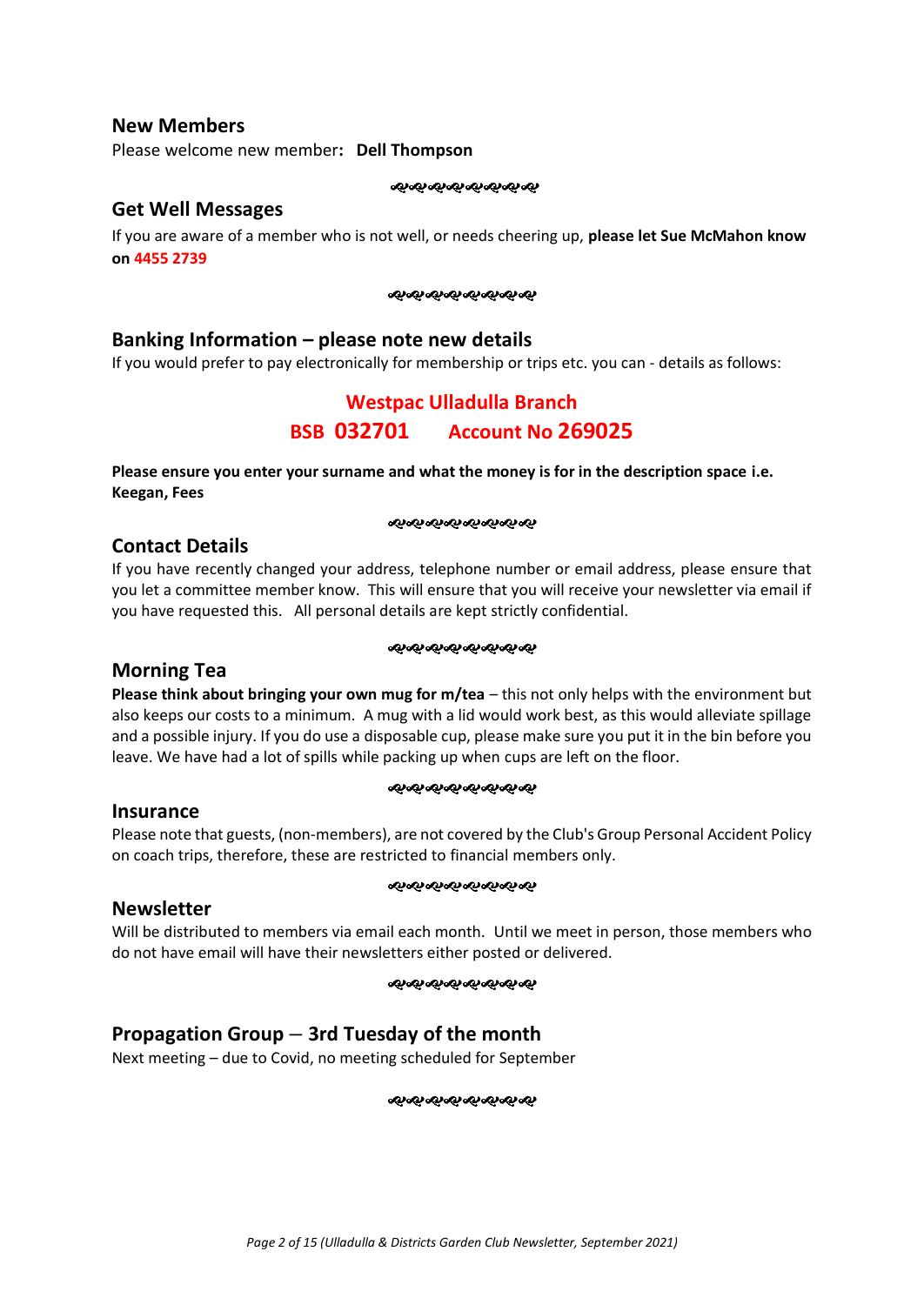# **President's Message**

Spring is here and nothing shows it more than the weather; it keeps changing all the time. We have had hot, sunny days and cold windy days and cold windy sunny days and some very cold nights. But the garden doesn't seem to mind, and the plants are showing signs of new growth, flowers are emerging, and the vegetable seedlings are appearing through the soil.

I hope you are enjoying the Spring and the new growth and colour it brings in the garden, both yours and the gardens in our local area. There are some magnificent displays of colour and beauty around our towns and villages. In the absence of many of the usual activities that fill up the calendar, we have extra time to wander or drive around and enjoy the display.

Not to be outdone by their cultivated cousins the wildflowers are exceptionally beautiful and prolific this year. I have been revisiting local bush tracks the last few weekends and each week the wildflower display gets more stunning. Roadside verges are also resplendent with wildflowers. My regular cycling route along Woodstock Road and Wheelbarrow Road is quite distracting with its bursts of purple Hardenbergia and the twining dusty coral pea. This week the yellow flowers have bloomed – Hibbertias and Daviesia and other pea-like yellow flowers, that is, the well-loved egg and bacon. And the waratahs reign supreme especially at the Ulladulla Wildflower Reserve and in the Conjola National Park on the Bendalong Road.

If you haven't been to the South Pacific Heathland Reserve lately then this is the right time to visit. Grab your camera or your phone and while you are there, take a few photos of what you see. By 15 October, send one or two of your best photos to [southpacificheathlandreserve@gmail.com](mailto:southpacificheathlandreserve@gmail.com) to enter the Spring Photo Competition. Add to your entry the titles of the photos plus whether you are a casual or experienced photographer and whether your photo is a Macro close-up, a lifeform, or a landscape. There are prizes to be won and glory to attain.

Along with the beauty of Spring, we have the disappointment of Covid and what it means. Our monthly meetings, Propagation Group gatherings and Garden Visits are cancelled for September and possibly October. The Plant Sale we hoped to hold on 9 October will hopefully be held in November. Most disappointing of all is the postponement of the Garden Club's trip to the Tulip Festival in the Southern Highlands and the 4-day trip to Mayfield in Oberon. Our Activities Officer Debbie Kendall has done an amazing job organising these trips and now it all must be unorganised. Part of the process is the refunding all the payments. Many thanks to Debbie and our Treasurer, Sue Hobson, for managing this daunting task over the next month or so.

We still hold out hope for the Garden Visits in November and December, even if special arrangements need to be made. And, like last year, we have our fingers crossed very tightly for the Christmas Party.

Stay well, happy, and safe and enjoy your Spring gardening!

Gillian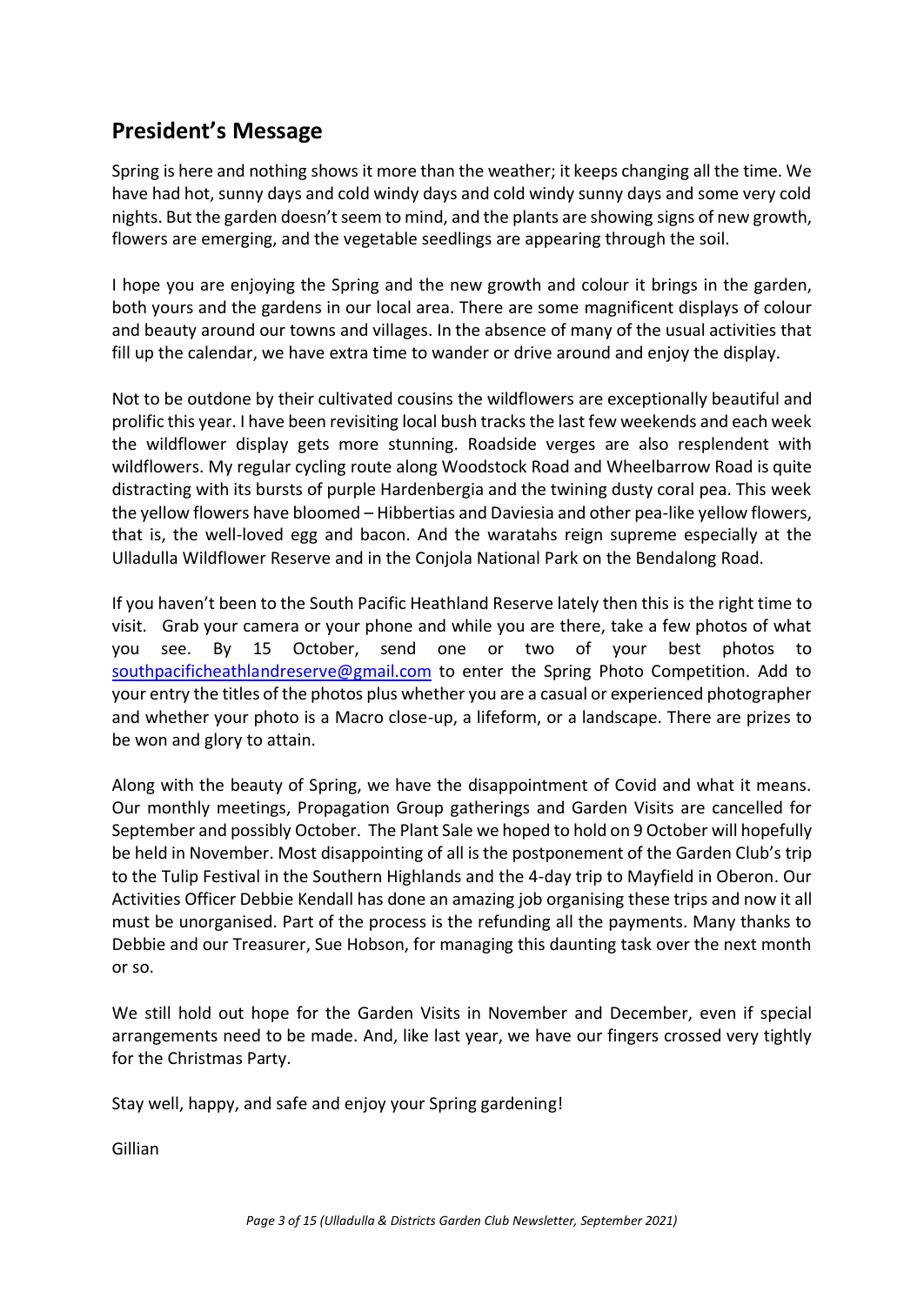## **Finance Report for August 2021**

| Funds held at CBA as at July 31, 2021 | \$29075.11 |
|---------------------------------------|------------|
| Bendigo Bank Term Deposit             | \$7249.24  |
| Income                                | \$890.00   |
| Expenditure                           | \$398.30   |
| Cash Book balance as of July 31, 2021 | \$29567.00 |
| 'Student' account                     | \$2676.28  |

# **BANK DETAILS HAVE CHANGED**

Please note that Ulladulla and Districts Garden Club has changed banks. We are now using Westpac bank.

Please make a note and adjust your internet banking to our new bank details, as follows:

| Westpac               | Ulladulla Branch |
|-----------------------|------------------|
| <b>BSB</b>            | 032 701          |
| <b>Account Number</b> | 269025           |

## **If you have any questions regarding the above, please contact Sue Hobson**

#### ન્સન્સન્સન્સન્સ

## **Would you like to be a Member in Focus at one of our meetings?**

We would love to hear from any member in our club who can share their journey with us  $-$  it doesn't have to be garden related, or it can just be some photos that you can share with us – it is up to you.

You could be a new member or a long-standing member whose garden has evolved significantly since they last presented. Don't be shy as we can assist with your presentation.

If you are interested in sharing your knowledge and experiences with the club, please contact Colleen Ringe.



*Page 4 of 15 (Ulladulla & Districts Garden Club Newsletter, September 2021)*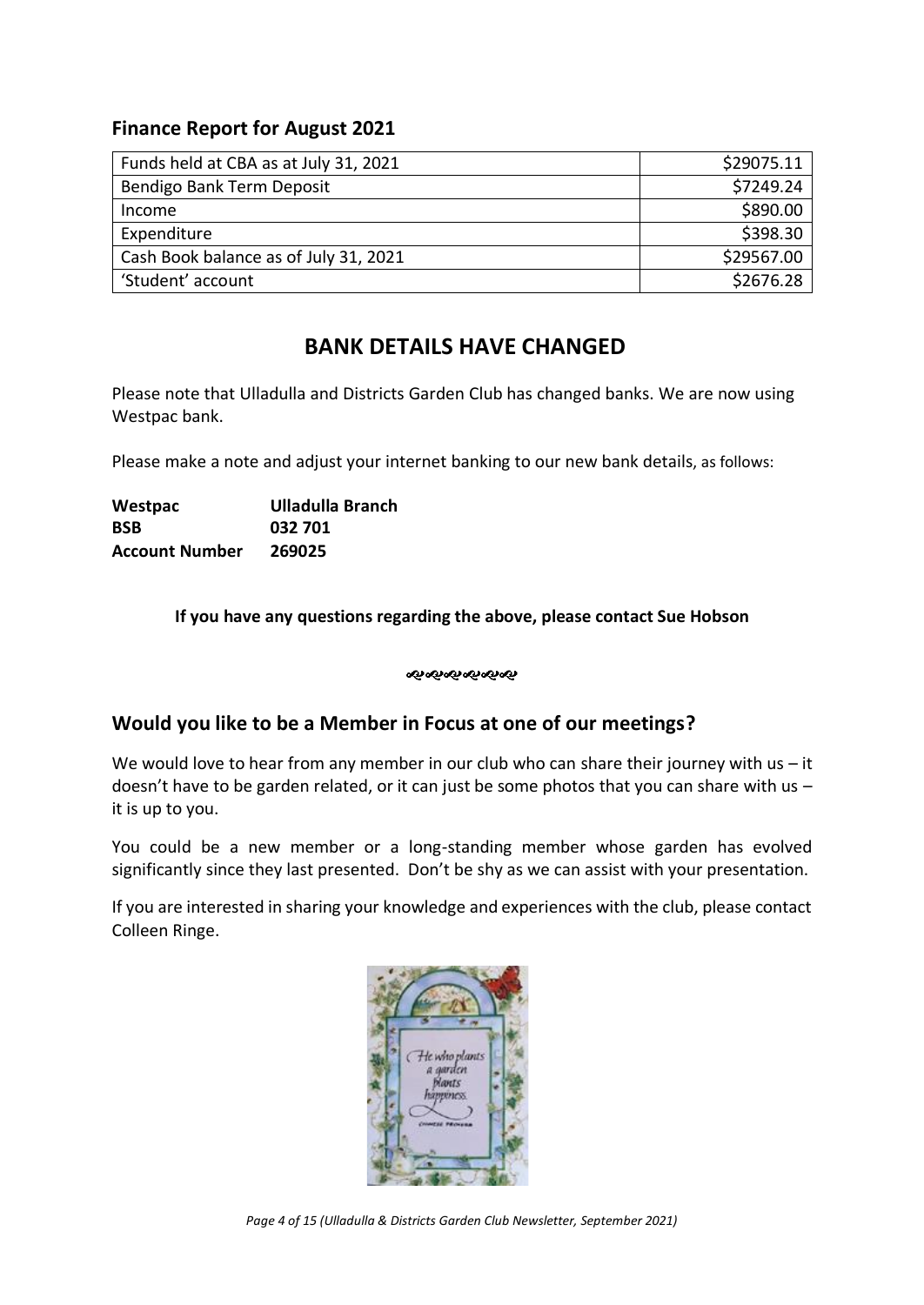## **ACTIVITIES - Debbie Kendall**

Members booked on the trips to the Bowral Tulip Festival and Mayfield Gardens in October, are now aware that these have been cancelled due to COVID restrictions. I am currently working with Sue, our Treasurer, to organise refunds for any monies paid. We are all very disappointed that we have had to cancel the trips but hopefully we can look forward to these next year**.** Believe it or not I am now planning (at least in my head) our 2022 Activities calendar.

#### \*\*\*\*\*\*\*\*\*

## **Open Gardens/Events:**

**28 September 2021 – POSTPONED: Please Note that the Open Garden at Judy Hamilton's, Anker Avenue, Mollymook Beach, planned for 28 September 2021 is postponed until Autumn 2022.**

**The following Open Gardens will be held subject to COVID Restrictions: 15 November 2021:** Elizabeth Stayt and Judy Thurecht, Bannister Head Road, Narrawallee. **1 December 2021:** Rose Richardson, Seaspray Street, Narrawallee.

## **Christmas Lunch:**

**Tuesday, 14 December 2021,** Mollymook Golf Club. The Committee is very keen for us to hold a Members' Christmas Lunch, but this will very much depend on COVID restrictions being lifted enough to allow us to hold a function at the Golf Club. At the moment it is very much out of our hands, but we will keep you updated.

#### ન્ઠાન્ઠાન્ઠાન્ઠાન્ઠાન્ઠા

## **Would you like to be a Member in Focus at one of our meetings?**

We would love to hear from any member in our club who can share their journey with us  $-$  it doesn't have to be garden related, or it can just be some photos that you can share with us – it is up to you.

You could be a new member or a long-standing member whose garden has evolved significantly since they last presented. Don't be shy as we can assist with your presentation.

If you are interested in sharing your knowledge and experiences with the club, please contact Colleen Ringe.

ઌ૰ઌ૰ઌ૰ઌ૰ઌ૰ઌ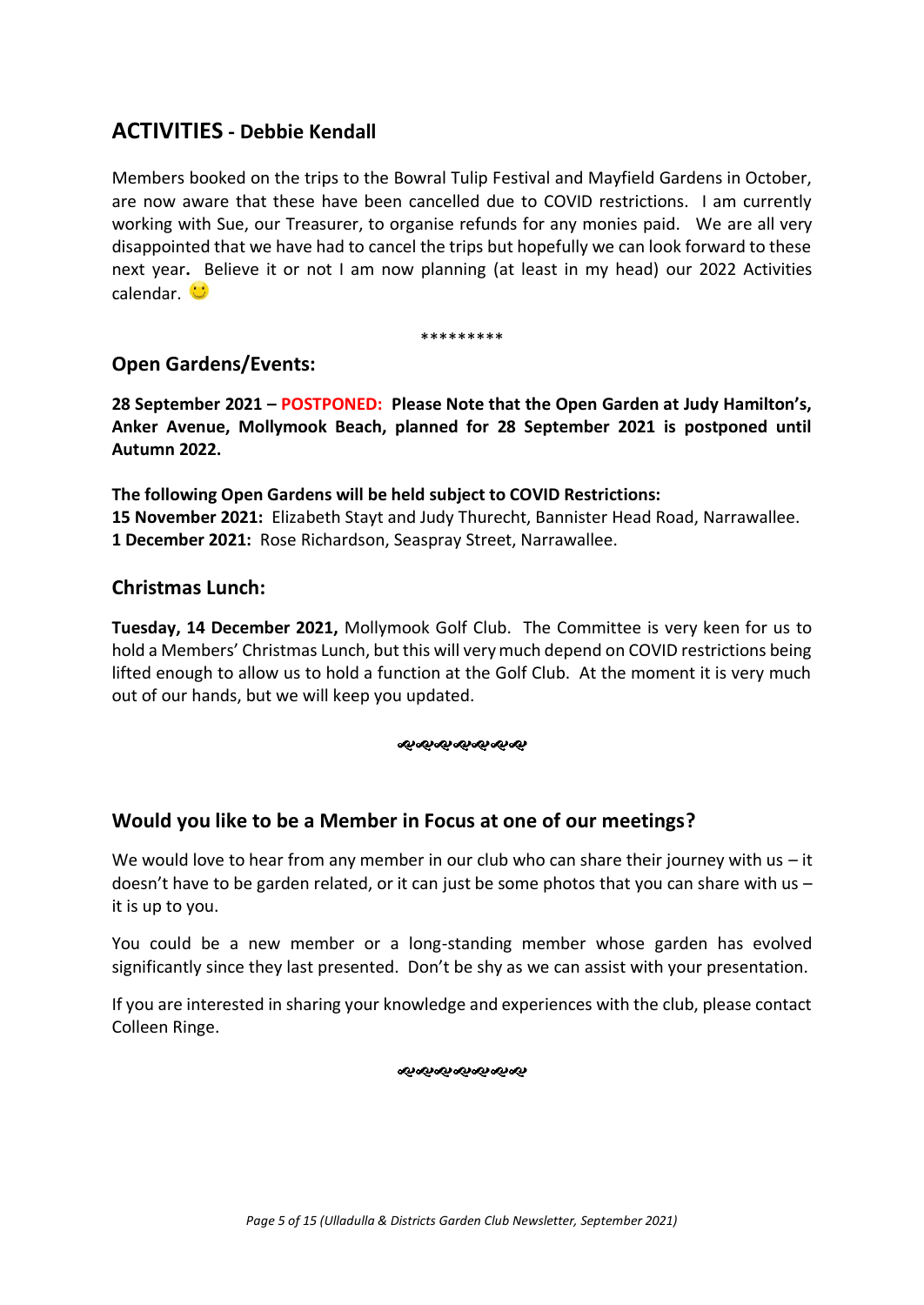# **More about Ladybirds (family coccinellidae) – Daryl Bishop**

I wrote about ladybirds (or lady beetles) several years ago, but I felt like doing a recap on those beautiful creatures. There are more than 4000 different families of these insects spread over the world and they are probably the only insects that most people don't mind touching. They have been written about for centuries in what we refer to as nursery rhymes, but which were really satirical political references at the time because they were 'catchy' and easy to remember. They were quickly picked up by the public.

Ladybirds are readily recognised and most of those common to us are spotted but there are also plain colours – black, red, orange, yellow, blue, and green. Some also have bands of colour on a dark background instead of spots. There is approximately 50+ of the ladybird families in Australia. The ones that most of us know have smooth, round, hard, shiny bodies with strong spots but some have paler markings, and some are covered with short hairs which lie flat on their bodies.

As a defence, ladybirds can emit a yellow pungent secretion from the joints of their legs – insect eaters find this repugnant!

The 28 spotted ladybird is a plant eater and not welcome in my garden. Most of the others are gardener's friends. They are carnivorous and feed on aphids and other small garden pests. One ladybird can eat up to 50 aphids on one day. They lay their eggs on plants which are infected with aphids etc – when the eggs hatch, they devour large quantities of the pests. They will stay in that garden until the food supply is used up. In Medieval times, Europeans believed that lady birds were sent by the Virgin Mary to help farmers, thus helping feed the people.

Ladybirds hibernate. They cluster in very large numbers in sheds, cellars, under tree bark etc – in any dark sheltered situation where they can over winter. Collectors have learnt this and harvest large quantities to sell to suppliers and garden shops. Breeding them is now a standard practice. For instance, our Parliament House gardens have an annual order placed for their larvae, plant control being very important (poison free) in the gardens.

Three of the Australian geneses – *RODOLIA, CRYPTOLAEMUS AND RHYZIOBIUS* have become important bio-chemical agents of Australian scale insects which have become pests in other countries. Examples are the cardinal ladybird which saved the citrus industry in California. The Australian black ladybird was successful in dealing with the scale which was killing off the blue gum plantations in New Zealand, and the mealy bug ladybird has been successfully used to combat other scale pests in Hawaii and other parts of the USA.

Don't feel rejected if you have no ladybirds in your garden – it just means that you haven't any pests to interest them.









*Page 6 of 15 (Ulladulla & Districts Garden Club Newsletter, September 2021)*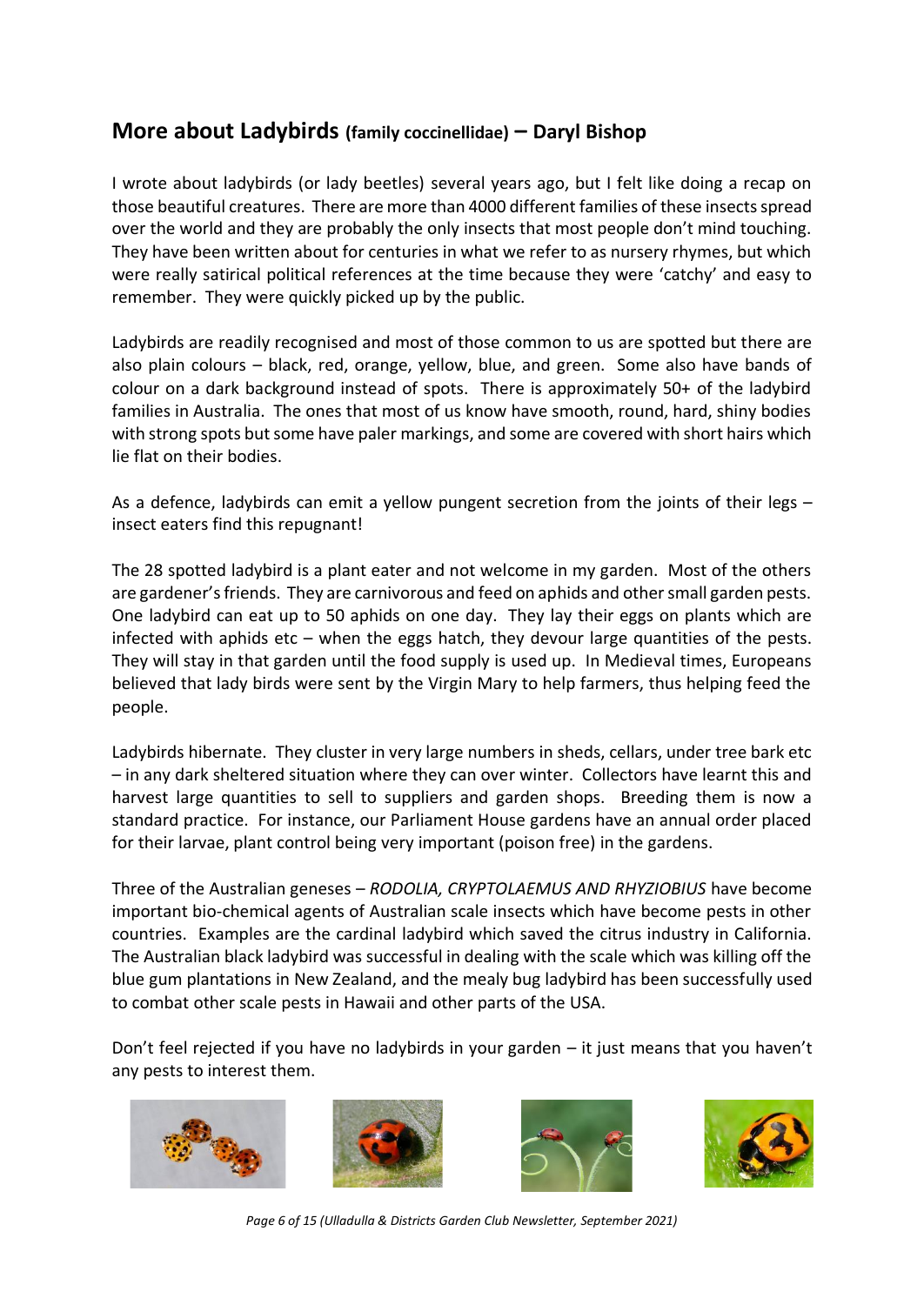## **Article by Elvina James**

How did you spend Wattle Day? Some people went for a walk and there were a few wattles still in flower. Heard via the radio that on Sunday September 12, people in Mt Morgan (Qld) were celebrating Wattle Day that day. *Acacia podalyiifolia* commonly known as Mt Morgan Wattle or the Queensland silver wattle is very noticeable in the area. If you can get out soon and go for a walk in the reserve, you may also be able to see some waratahs. Telopea, the botanical family name for Waratahs, 'is seen from afar'; when in the bush and the waratahs are in flower you can see them from some distance.

October is the eighth month of the old Roman year. By the Slavs, this is called 'yellow month' from the fading of the leaf; to the Anglo Saxons it was known as 'winter fylleth (fillith)' because at this moon (fylleth) winter was supposed to begin.

#### **Friendship thought:**

'Gems many be precious, but friends are priceless'

#### **Australian birthday flowers for October:**

Gawler bottlebrush (South Australia species, but there may be one here that would be suitable).

Sturts Desert Rose – floral emblem for the Northern Territory, belongs to the hibiscus family. Sweet Pea/Daisy – plenty of daisies to choose from

Those born in October are sophisticated, delicate, and always composed.

Have you seen any whales lately? They are heading south back to Antarctica waters. On the news (Sep 12), there were pictures of many humpback whales (and they weren't social distancing) feeding on a bait ball off Bermagui.

When you go walking try some of the headland or other vantage points so you may see wildflowers and possibly whales. Unfortunately, if you go for a walk in the Ulladulla Wildflower Reserve, I can't guarantee whales, but there are plenty of wildflowers and maybe birds.

#### **Important Dates for October**

- $1<sup>st</sup>$ Walk in the Wildflower Reserve International Day for the Elderly World Vegetarian Day
- $3<sup>rd</sup>$ Daylight saving commences at 2:00am
- $4<sup>th</sup>$ World Animal Day
- 8<sup>th</sup> World Egg Day
- 21<sup>st</sup> Universal Children's Day
- 24<sup>th</sup> United Nations Day
- 31<sup>st</sup> Grandparents Day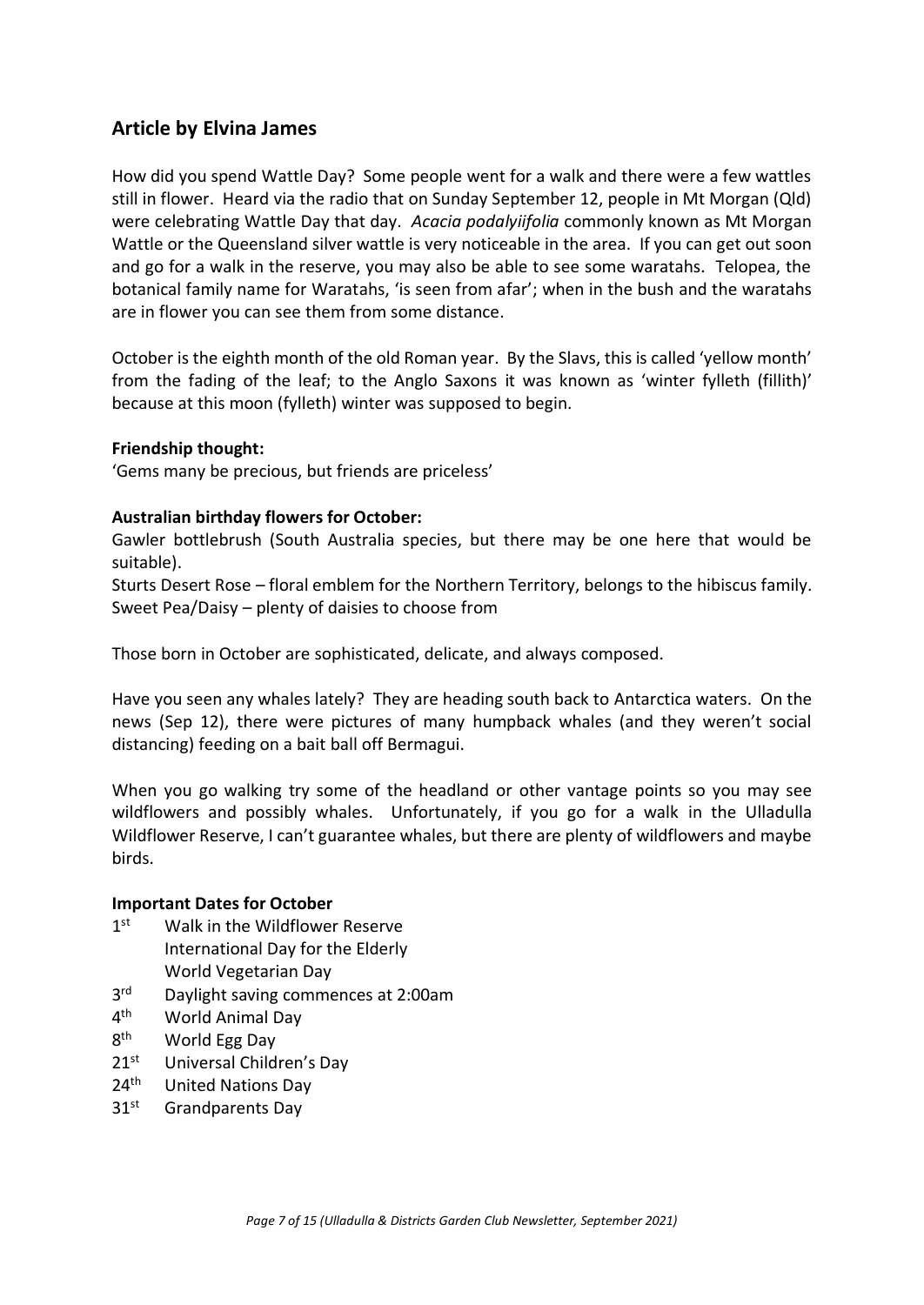#### **Trivia**

- Lemons contain more sugar that Strawberries
- Most lipsticks contain fish scales
- A snail can sleep for 3 years

Last month I mentioned my plant that I had grown from a piece given to me years ago. Unfortunately, I had a senior moment and forgot to mention its name. It is commonly called "String of Pearls" and I think its proper name is *Senecio rowleyanus.* This is the first time that I had ever grown this one. The flower is very interesting.

It is great that we can keep on learning about so many things – you never know what you will find out next.

Enjoy your garden - Elvina

જાજાજાજાજાજાજા

## **Diary of a thwarted orchid lover - anonymous**

Each day as I walk my dog past my neighbour's house and see her magnificent display of Sydney Rock Orchids by her front gate, I turn puce with disappointment at my inability to grow orchids. My neighbour's house is rented, and it has been empty for three months. The orchids are forgotten and neglected, one could say abandoned, but still they flourish. The countless orchids I have killed, died before they produced a bud, let alone a spray of blooms to catch the admiring eye of a passing stranger.

But perhaps I have turned a corner, not literally of course but along the road to competence with my orchid growing. A couple of weeks ago as we launched into Spring, I moved the pot from its winter

shelter to a sunnier spot. And lo and behold my little orchid has produced a shoot. It is only a little shoot, but it looks strong and determined and I am sure it is the beginning of something longer and more productive.

I will let you know what happens!

ન્ઠાન્ઠાન્ઠાન્ઠાન્ઠાન્ઠા

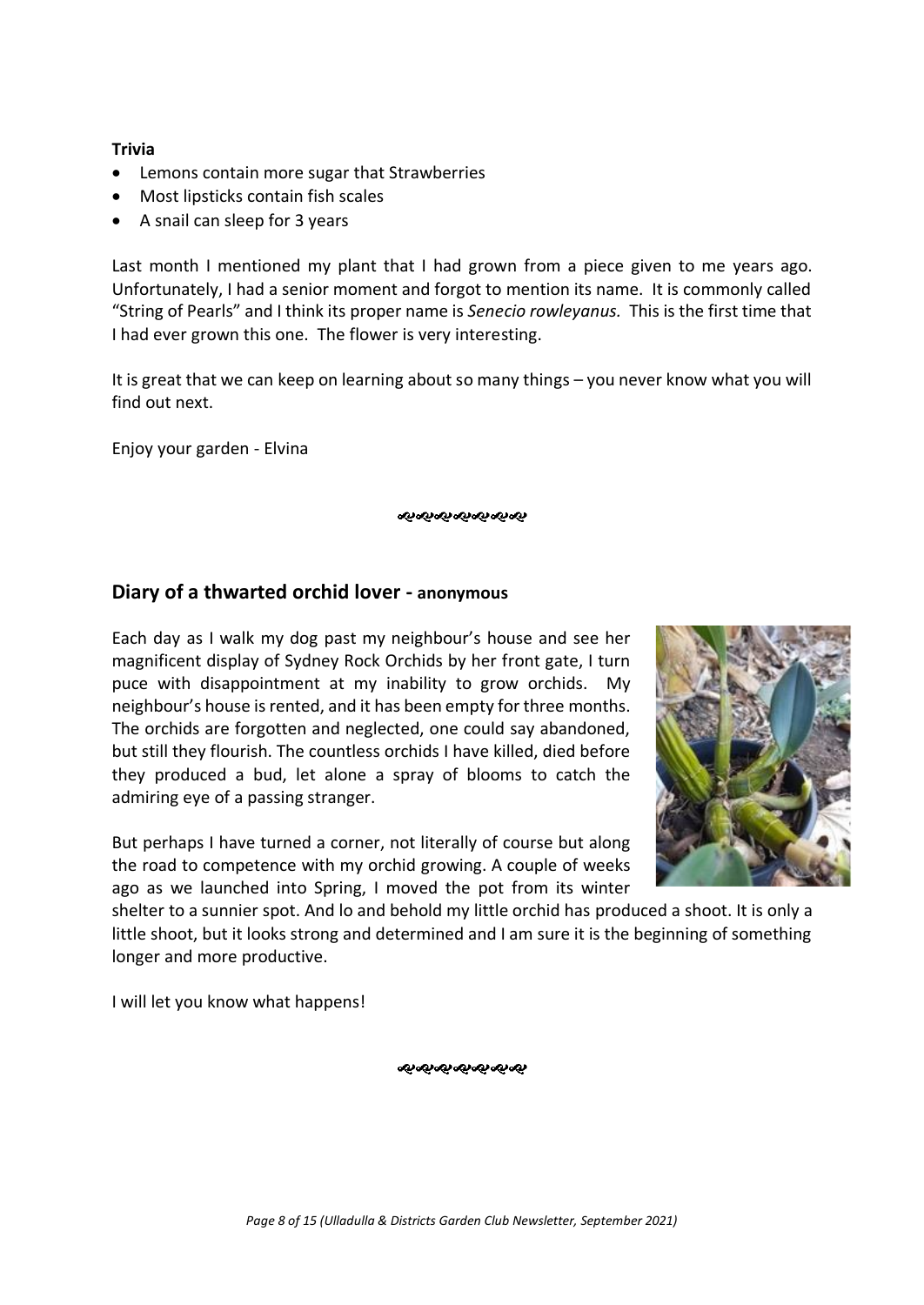Beautiful and interesting photos received from our members this month – thank you

# **Janey George**







**Faye Fitzsimmons**





**Maree Nolan Debbie Kendall**



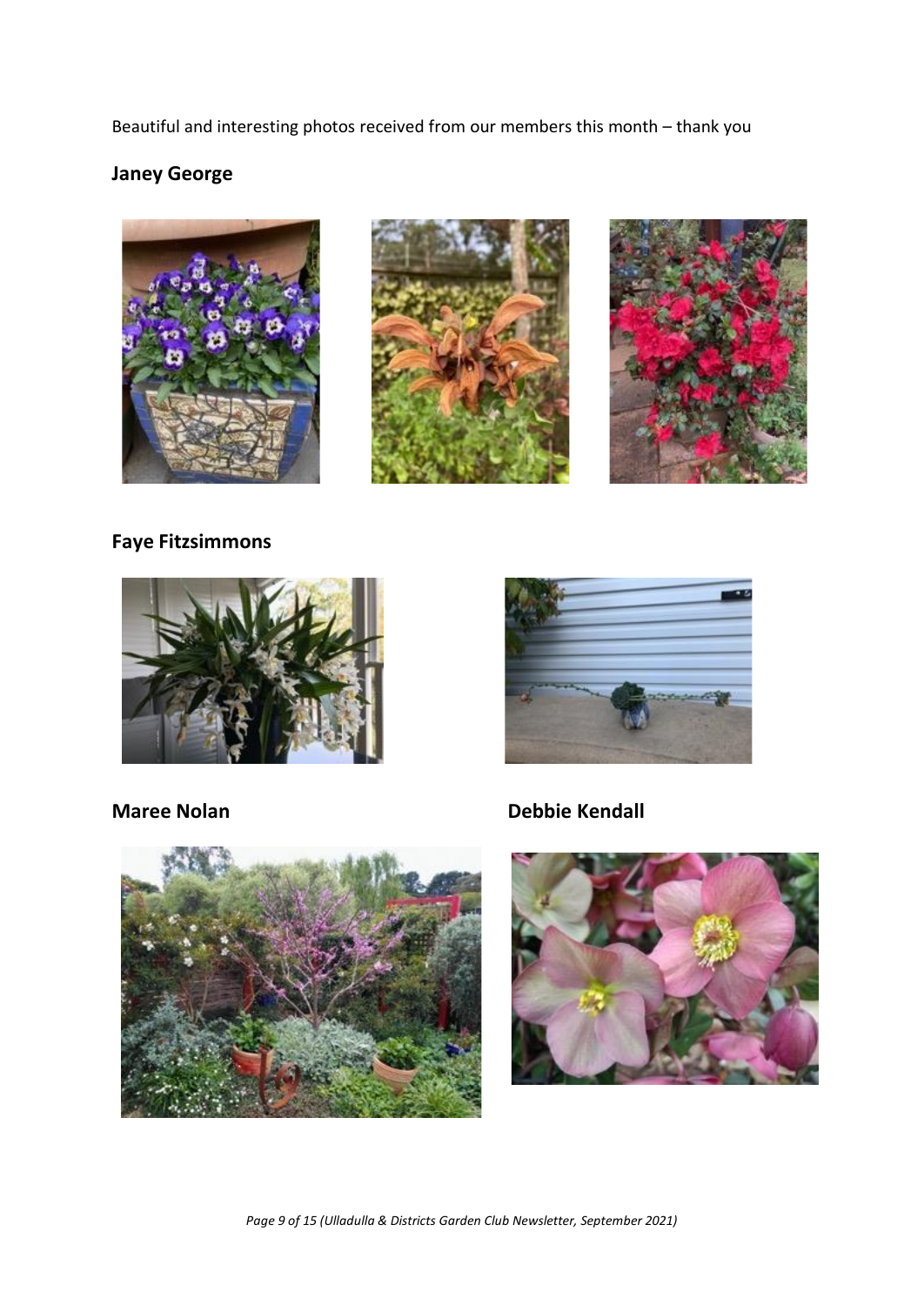

# **South Pacific Heathland Spring Photo Competition**

Have you visited the South Pacific Heathland Reserve lately?

Many Ulladulla locals have taken advantage of the 'freedom' offered by the Covid restrictions to visit the Heathland Reserve and revel in its springtime splendour. The flannel flowers flank the tracks, and the brilliant red of the waratahs can be spotted in the bush. You may catch sight of a glossy black cockatoo or a sea eagle or glimpse a spinebill or a wren as it darts through the underbrush. You could even see a whale from your vantage point at one of the lookouts.

The Heathland Reserve is Crown Land and is managed by a group of community volunteers with the grandiose title of Land Managers. This year the Land Managers successfully applied for a grant to launch a Spring Photographic Competition. The competition aims to make people more aware of the Reserve and to share its beauty with the community at large. Entries for the Competition must be taken in the Reserve. You can enter one or two photos. Entries are free and are open until 15 October. Send your entry to [southpacificheathlandreserve@gmail.com.](mailto:southpacificheathlandreserve@gmail.com.P) Include in your email your name, whether you are an experienced or casual photographer and the title(s) of your photograph(s).

It is hoped that the Covid restrictions will ease sufficiently to run two workshops to help participants improve their nature photography skills. Two experienced nature photographers will lead participants on a walk through the Reserve and provide hints and guidance as to getting the best photo possible of the flowers, insects, and birds they encounter along the way.

If you are interested in participating in one of these workshops, please register your interest by contacting [southpacificheathlandreserve@gmail.com](mailto:southpacificheathlandreserve@gmail.com.P) . Numbers are limited and Covid rules apply so you will need to be quick. You will be advised about dates and times once it is clear that the workshops can be held.

Hopefully we can all see your photos displayed at the public exhibition at the Dunn Lewis Centre in November.

ઌ૰ૡ૰ૡ૰ૡ૰ૡ૰ૡ૰ૡ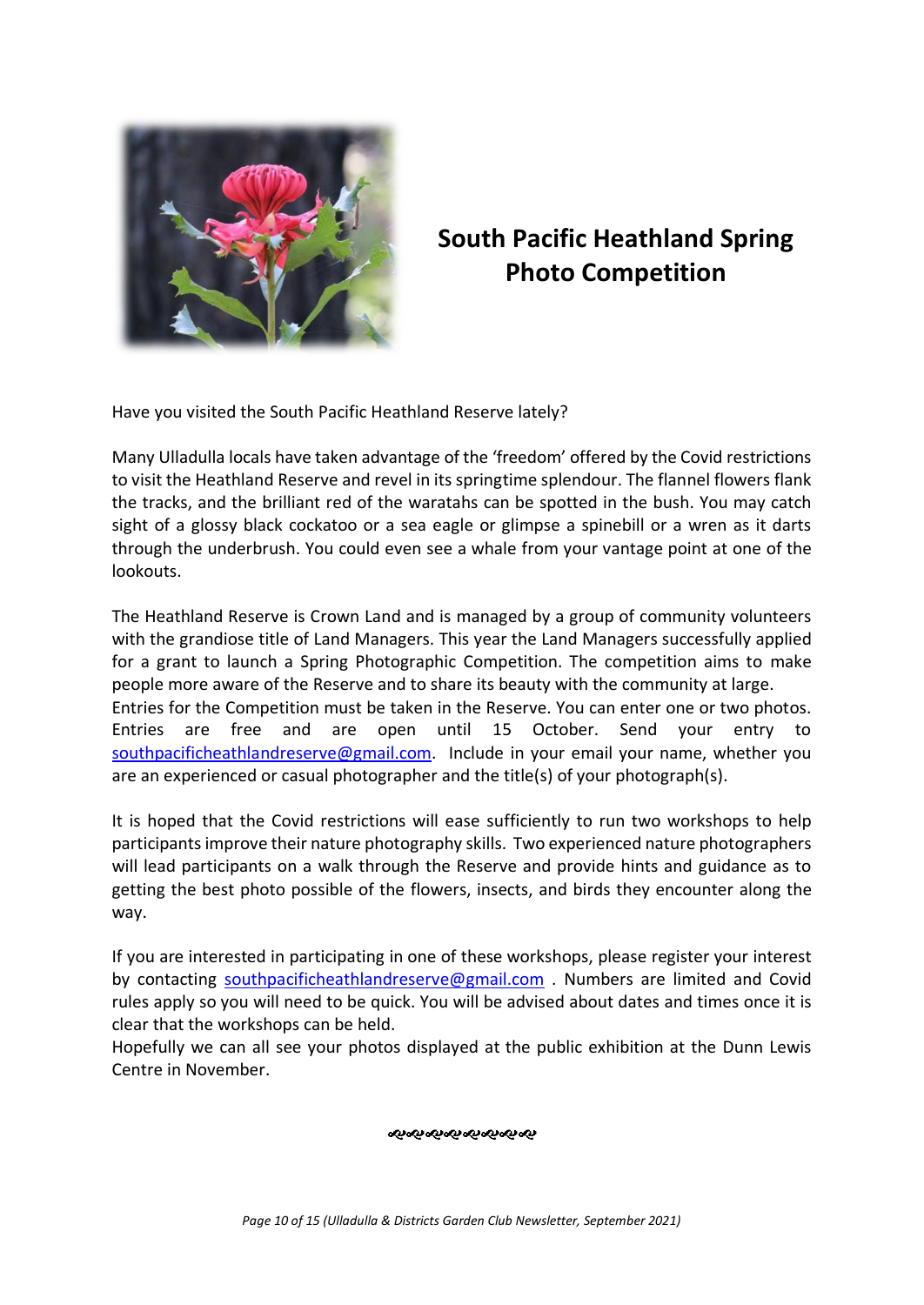# **At last ... after killing Waratah trees (in attempting to grow them) for 40 years, I have grown one from seed! - Rowan Brownette**

My place is absolutely humming with Wisteria and Azaleas leading off and the freesias, daffodils and sweet peas competing for seconds in the colour competition along with the variously coloured Californian poppies. The citrus tree blossoms are coming second to the Jasmine in the perfume competition while the various shades of Clivias are competing with the last of the Bromeliads for show. Of course, the hot pink and snow-white blossoms on the stone fruit trees easily defeat the avocado's washed out yellow blossom.

But towering above all else is my Waratah Sunburst.

My neighbour Colin Terry provided the seeds which came from a nursery near Mount Victoria in the Blue mountains. This waratah variety is also known as Sunflare and its central globe flower is getting very large as it gets older. Colin grows Waratahs and other natives professionally and is full of great tips on growing these resplendent flowers.

Rivalling the beauty of my garden are the native flowers in the bush. Along our road, the roadside is carpeted with beautiful native flowers. The reds, yellows, the purples and hot pinks are all there in their dazzling display. I guess the fires then the good rains two seasons in a row has really brought them on.

Sadly, there are no Waratahs along our road. Apparently, they were pinched many years ago, not just the flowers but the whole plants! Nearby, two or so kilometres along Cedar Road off the Bendalong Road, the Waratahs are everywhere, along with other lovely natives.

Enjoy a trip north of Milton. It is legal and you will enjoy the experience, the flowers are superb, the best we have seen since we moved here.





*Page 11 of 15 (Ulladulla & Districts Garden Club Newsletter, September 2021)*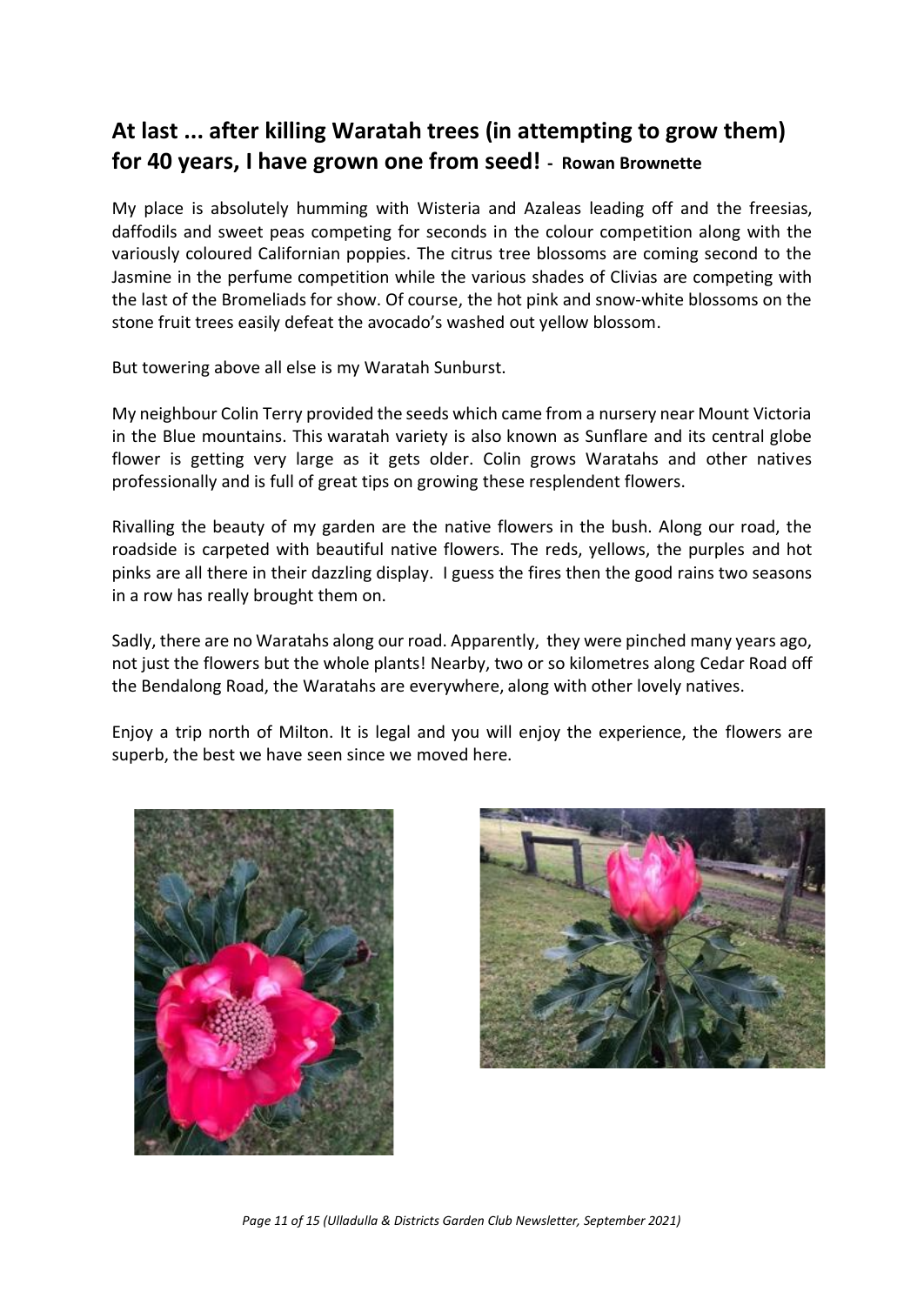# **A shared memory – Joii Harris**

Like everyone else I'm missing our meetings and the camaraderie of our members.

This morning my FaceBook page reminded me of memories from 2015 when we enjoyed a wonderful day trip. It brought a smile to my dial  $\bigoplus$  What fun we had. I look forward to restrictions easing and we can all gather again.

I'll share 2 of the pics. Beautiful faces that our members know.

Take care and stay safe





જાજાજાજાજાજાજા

# **Shirley Smith Award 2021**

No tips received this month

ન્કન્કન્કન્કન્કન્કન્કન્ક

# **The Competition for the October meeting is Roses**

# **The Competition for the November meeting is Symphony in White**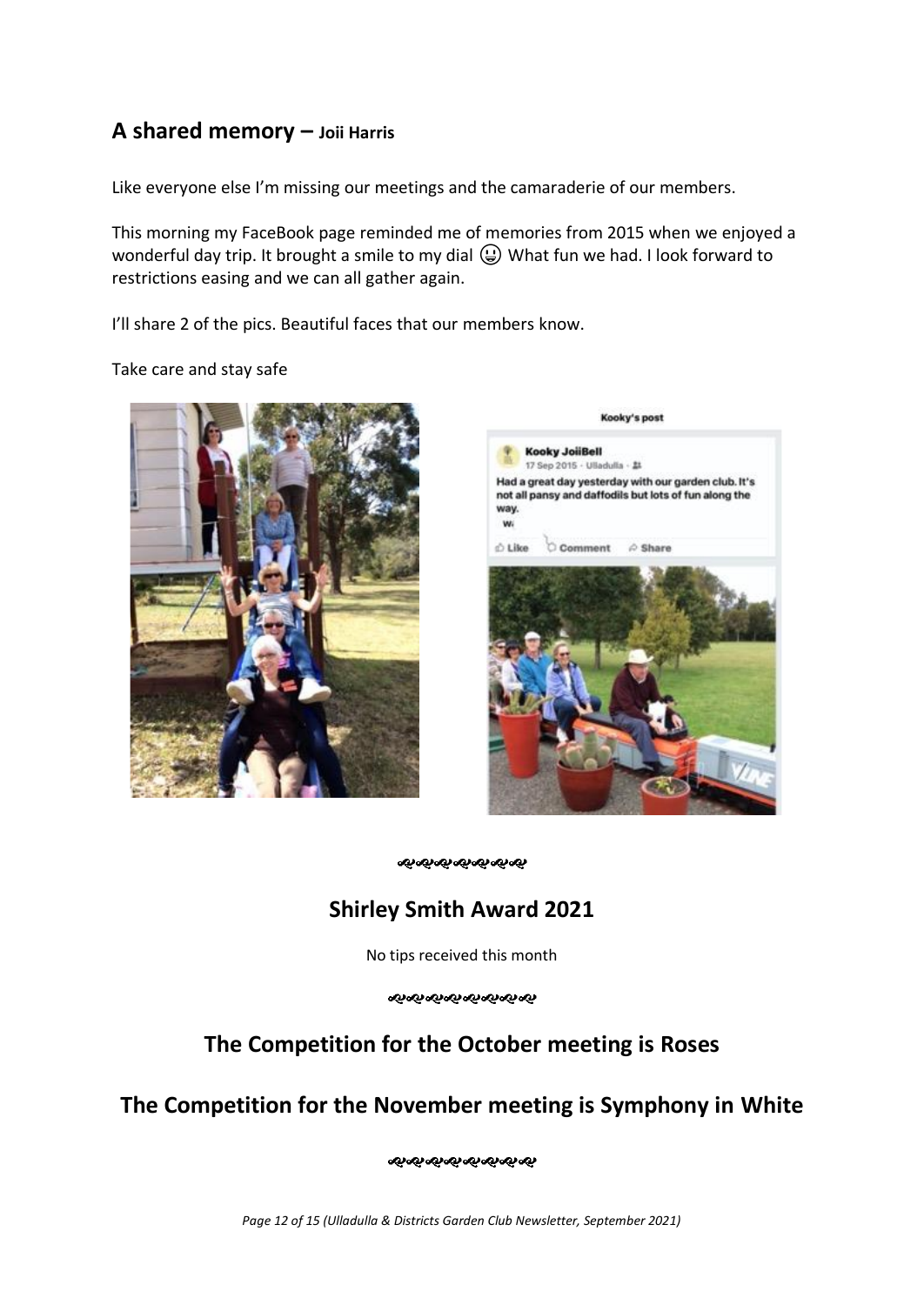## **Garden Clubs of Australia Calendar**

The Garden Clubs of Australia Inc. (GCA), in conjunction with Bartel Calendars, are pleased to present the normal full size 2022 annual pictorial Calendar featuring a wonderful variety of Australian gardens taken by affiliate members.

The Calendar includes the Wall Planner to record all important dates. It's a perfect gift for friends and family – especially for those living overseas.

#### **Bartel are offering the more streamlined ON-LINE ordering service at**

**bartelcalendarsldc.com.au/gardenclub with an automatic email confirmation of the order (& payment) for each order – regardless of how you pay (credit card or cheque).** 

People choosing to pay by credit card will use the secure on-line checkout process. Those choosing to pay by cheque will still use the same on-line process and select 'offline payment' - then post the cheque to Bartel who will easily match the order to the payment.

#### જાજાજાજાજાજાજાજ

#### **Paid Advertisement**

Tony Karacsonyi, of Narrawallee, is now offering his gardening services to Garden Club members. Tony is already maintaining several gardens in Mollymook and Milton, and is skilled in weeding, planting, pruning, mulching, and creating gardens. He has worked as a planter/bush regenerator, for the past 9 years for Shoalhaven City Council and the NPWS. He has Certificates 1, 2 and Part 3 in Horticulture from Ulladulla TAFE, and Chemical Certificate from North Sydney TAFE. Some members will know Tony and his wife Elizabeth, from the Milton/Ulladulla Orchid Society Shows, so if you have orchids that need re-potting, he can do that too.



**Call Tony on Tel; 0476 938 415 or AH; 4455 4552**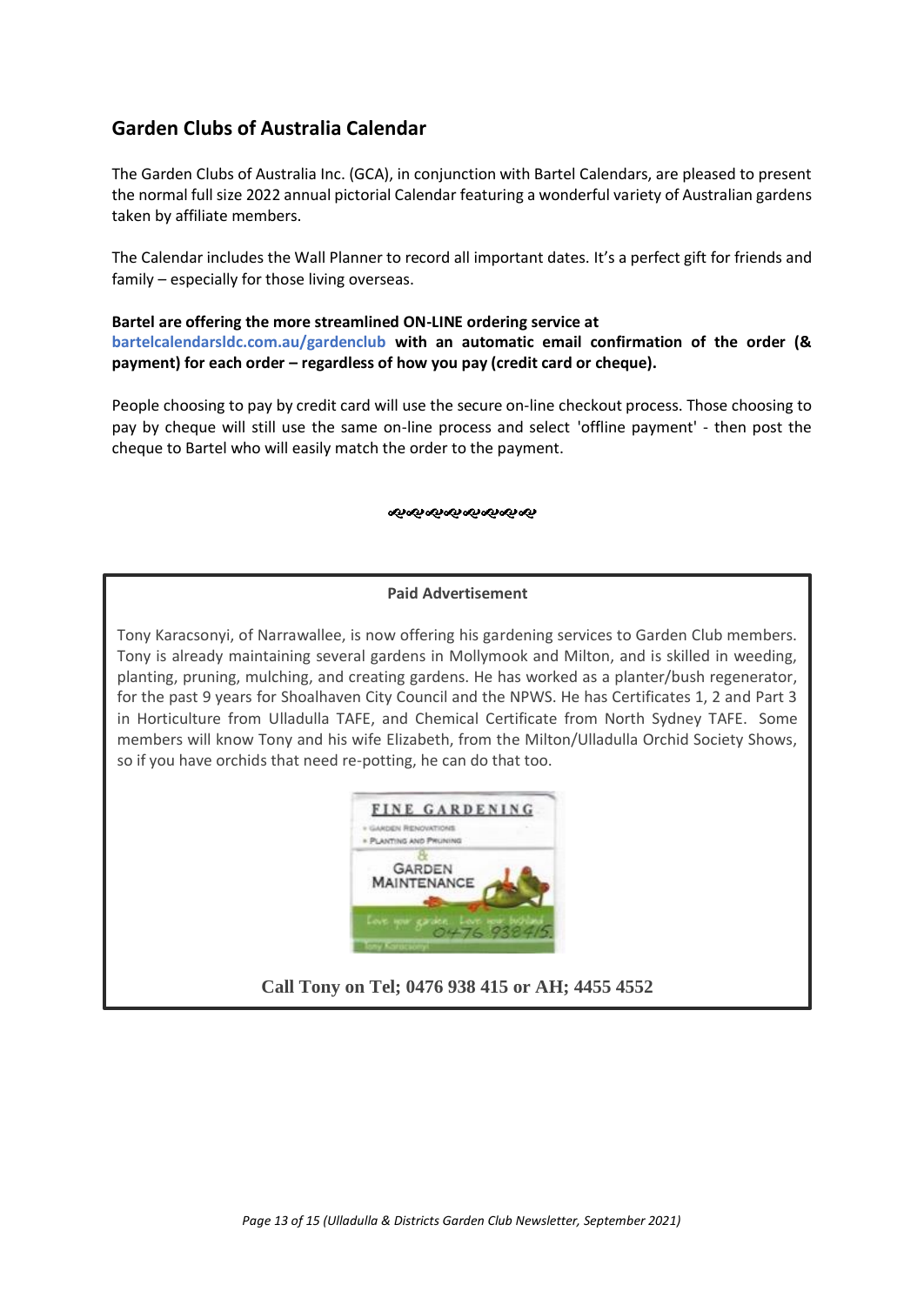**Garden events that may be of interest to you** – (not part of UGC planned activities) **Tulip Time Festival 2021** - **Cancelled**

**Roses by the Seaside, 2021 National Rose Championships and Conference, Kiama - Cancelled**

## **Bundanoon Garden Ramble 2021 - Cancelled**

**Bathurst Spring Spectacular 2021** (including plant and garden expo) **- Cancelled**

**Birchwood (near Benalla) Open Garden – Still on at time of printing** Sat Oct 30 and Sun Oct 31 [www.birchwoodnearbenalla.com.au](http://www.birchwoodnearbenalla.com.au/)

#### જાજાજાજાજાજાજાજ

# **From Philip Smith-Hill**

In the past, the Club has sold excellent ballpoint pens. I bought one at each meeting until Heather had none left.

These pens are now running out of ink. It would be wasteful to dispose of them, so you will need a refill.

I have done this for my valuable 'promotion' and 'souvenir' pens. I bought, online, 12 for \$12.45 with free delivery.

The item is a 'Parker' style with a length of 3.8 inches, or 96.52mm. Search for Parker refills.

#### ൞൞൞൞൞൞൞

#### **Have your say …**

Is there something that you want to say about the joys or otherwise of home gardening? The newsletter is a place that you can post your views or make comments or even write a story. Don't be shy and don't think that you need to be a great writer to contribute – we can help you if you need it. Members' contributions are what make newsletters interesting. Have your say!

#### **Newsletter Editor, Ann Keegan, can be contacted by:**

Email [annkeegan@bigpond.com](mailto:annkeegan@bigpond.com) Telephone 0417 690 620 or 4454 4156

# **Photos for Newsletter**

Do you have a photo you love of your garden or a plant or animal in your garden? We would love to share it with our members through the newsletter so please don't stop sending them in. They are a wonderful addition to our newsletter. Send them to [ulladullagardenclub@gmail.com.au](mailto:ulladullagardenclub@gmail.com.au) or directly to me at [annkeegan@bigpond.com](mailto:annkeegan@bigpond.com)